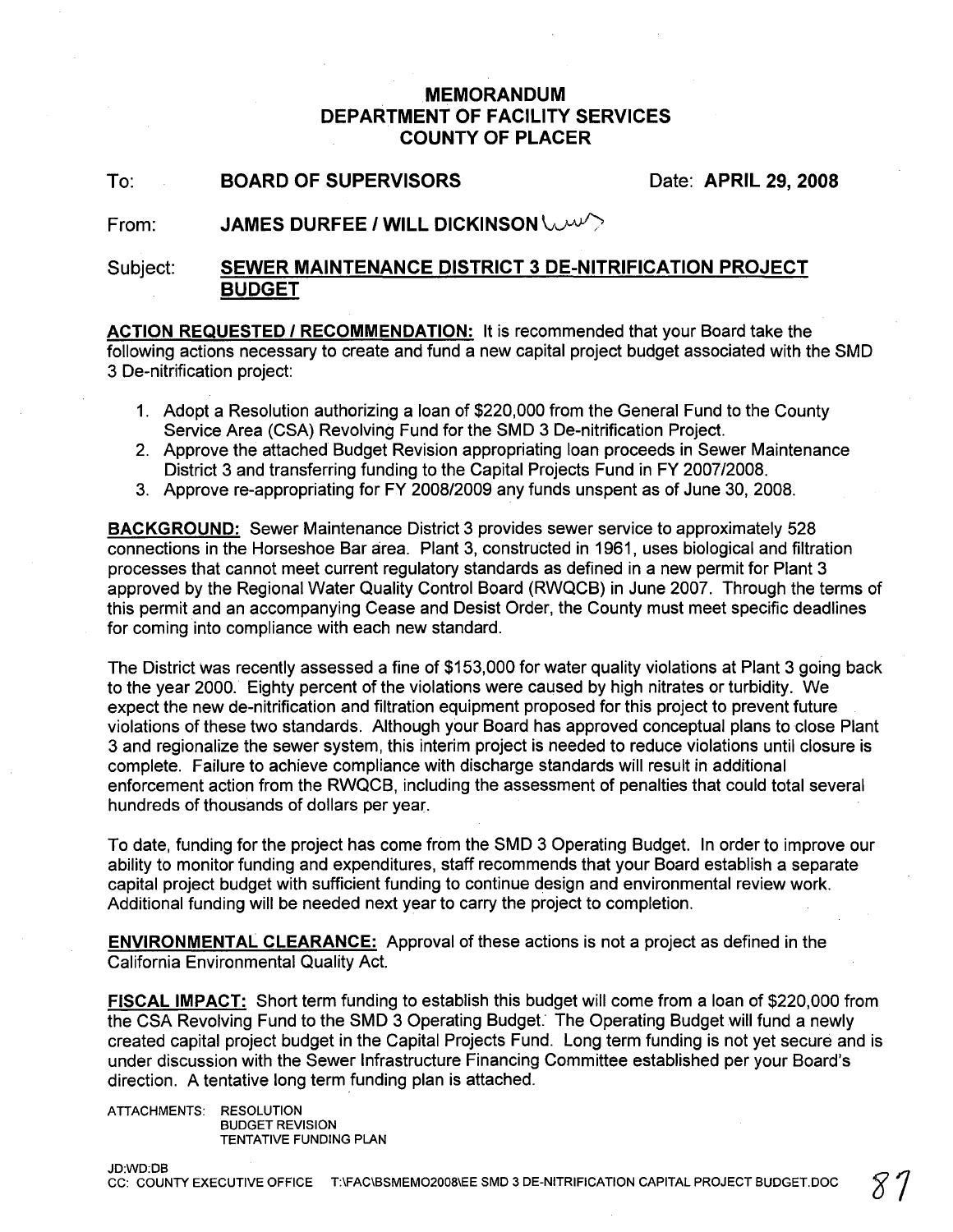# **Before the Board of Supervisors County of Placer, State of California**

### In the matter of: A RESOLUTION AUTHORIZING A LOAN FROM THE GENERAL FUND TO THE SMD 3 DE-NITRIFICATION PROJECT

Reso. No. **Example** 

The following Resolution was duly passed by the Board of Supervisors of the County of Placer at a regular meeting held , 2008 by the following vote on roll call:

Ayes:

Noes:

Absent:

Signed and approved by me after its passage.

Attest:

Chairman, Board of Supervisors

Clerk of said Board

WHEREAS, Sewer Maintenance District 3 provides sewer service to customers in a portion of unincorporated Placer County, and

WHEREAS, the Board of Supervisors has determined the need to establish a capital project budget for the SMD 3 De-nitrification Project to ensure compliance with State and Federal water quality requirements, and

WHEREAS, funding is not available within the budget of said District to comply with these new requirements, and

WHEREAS, this District requires loans to continue providing valuable public services, and

WHEREAS, the CSA Revolving Loan Fund exists to provide loans to Districts with funding problems, and

WHEREAS, in accordance with Government Code section 25210.9c(a), the Board of Supervisors has established the method and terms whereby the CSA Revolving Loan Fund is to be reimbursed for loans made by it on behalf of Sewer Maintenance District 3.

NOW, THEREFORE, BE IT RESOLVED: The Board of Supervisors of Placer County does hereby authorize a loan from the General Fund to the CSA Revolving Fund in the amount of \$220,000 to establish a capital project budget known as the SMD 3 De-nitrification Project.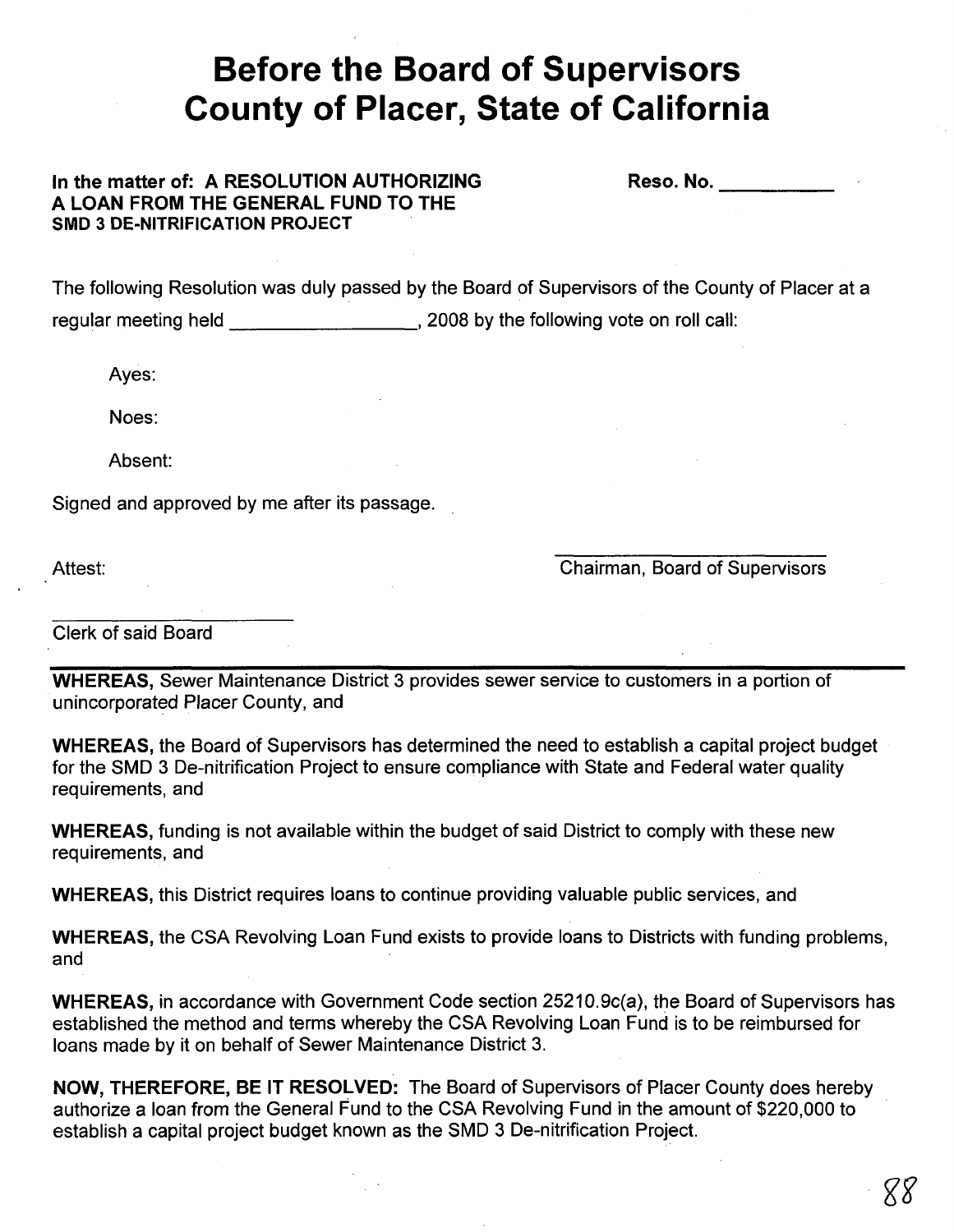| PLACER COUNTY<br>Fund/subFund - OCA - PCA - G/L - Sub G/L<br>**Facility Services to do JE to transfer cash. |                           |            |                                                      |             |                                        |             |                        |                                 |                               |                                                                                                                                                                                                                                      |                 |        |     |                             |              |                                 |                    |      |               |                                                  |                |
|-------------------------------------------------------------------------------------------------------------|---------------------------|------------|------------------------------------------------------|-------------|----------------------------------------|-------------|------------------------|---------------------------------|-------------------------------|--------------------------------------------------------------------------------------------------------------------------------------------------------------------------------------------------------------------------------------|-----------------|--------|-----|-----------------------------|--------------|---------------------------------|--------------------|------|---------------|--------------------------------------------------|----------------|
|                                                                                                             |                           |            |                                                      |             |                                        |             | <b>BUDGET REVISION</b> |                                 |                               |                                                                                                                                                                                                                                      |                 |        |     |                             |              |                                 |                    |      |               |                                                  |                |
| <b>POST DATE:</b><br>Χ                                                                                      |                           |            |                                                      |             |                                        |             |                        |                                 | <b>Cash Transfer Required</b> |                                                                                                                                                                                                                                      |                 |        |     |                             |              |                                 | Auditor-Controller |      |               |                                                  |                |
| DEPT<br>NO.                                                                                                 | <b>DOC</b><br><b>TYPE</b> |            |                                                      |             | <b>Total \$ Amount</b>                 | TOTAL LINES |                        |                                 |                               | <b>Reserve Cancellation Required</b>                                                                                                                                                                                                 |                 |        |     |                             |              | <b>County Executive</b>         |                    |      |               |                                                  |                |
| 12 BR                                                                                                       |                           |            | 880,000.00<br>4<br><b>Establish Reserve Required</b> |             |                                        |             |                        |                                 |                               |                                                                                                                                                                                                                                      |                 |        |     | <b>Board of Supervisors</b> |              |                                 |                    |      |               |                                                  |                |
| <b>ESTIMATED REVENUE ADJUSTMENT</b>                                                                         |                           |            |                                                      |             |                                        |             |                        | <b>APPROPRIATION ADJUSTMENT</b> |                               |                                                                                                                                                                                                                                      |                 |        |     |                             |              |                                 |                    |      |               |                                                  |                |
| DEPT<br>NO.                                                                                                 | T/C                       | <b>Rev</b> | Fund                                                 | Sub<br>Fund | <b>OCA</b>                             | <b>PCA</b>  | OBJ3                   | PROJ.                           | PROJ. DTL                     | <b>AMOUNT</b>                                                                                                                                                                                                                        | DEPT<br>NO.     | T/C    | Rev | <b>Fund</b>                 | Sub<br>Fund  | <b>OCA</b>                      | <b>PCA</b>         | OBJ3 | PROJ.         | <b>PROJ. DTL</b>                                 | <b>AMOUNT</b>  |
| $12 \overline{ }$                                                                                           | 006                       |            | 140                                                  |             | 991078 91078                           |             | 8990                   |                                 |                               | 220,000.00                                                                                                                                                                                                                           |                 | 12 014 |     | 140                         |              | 991078 04822                    |                    | 4151 | mi            |                                                  | 220,000.00     |
|                                                                                                             |                           |            |                                                      |             |                                        |             |                        |                                 |                               |                                                                                                                                                                                                                                      | 12 <sub>2</sub> | 034    |     | 140                         |              | 991078 04822 4151 704822 010000 |                    |      |               |                                                  | 220,000.00     |
|                                                                                                             |                           |            |                                                      |             |                                        |             |                        |                                 |                               |                                                                                                                                                                                                                                      |                 | 12 014 |     | 503                         | $\mathbf{3}$ | 990732 90732 3778               |                    |      |               |                                                  | 220,000.00     |
|                                                                                                             |                           |            |                                                      |             |                                        |             |                        |                                 |                               |                                                                                                                                                                                                                                      |                 |        |     |                             |              |                                 |                    |      |               |                                                  |                |
|                                                                                                             |                           |            |                                                      |             |                                        |             |                        |                                 |                               |                                                                                                                                                                                                                                      |                 |        |     |                             |              |                                 |                    |      |               |                                                  |                |
|                                                                                                             |                           |            |                                                      |             |                                        |             |                        |                                 |                               |                                                                                                                                                                                                                                      |                 |        |     |                             |              |                                 |                    |      |               |                                                  |                |
|                                                                                                             |                           |            |                                                      |             |                                        |             |                        |                                 |                               |                                                                                                                                                                                                                                      |                 |        |     |                             |              |                                 |                    |      |               |                                                  |                |
|                                                                                                             |                           |            |                                                      |             |                                        |             |                        |                                 |                               |                                                                                                                                                                                                                                      |                 |        |     |                             |              |                                 |                    |      |               |                                                  |                |
|                                                                                                             |                           |            |                                                      |             |                                        |             |                        |                                 |                               |                                                                                                                                                                                                                                      |                 |        |     |                             |              |                                 |                    |      |               |                                                  |                |
|                                                                                                             |                           |            |                                                      |             |                                        |             |                        |                                 |                               |                                                                                                                                                                                                                                      |                 |        |     |                             |              |                                 |                    |      |               |                                                  |                |
|                                                                                                             |                           |            |                                                      |             |                                        |             |                        |                                 |                               |                                                                                                                                                                                                                                      |                 |        |     |                             |              |                                 |                    |      |               |                                                  |                |
|                                                                                                             |                           |            |                                                      |             |                                        |             |                        |                                 |                               |                                                                                                                                                                                                                                      |                 |        |     |                             |              | $\sim$                          |                    |      |               |                                                  |                |
|                                                                                                             |                           |            |                                                      |             |                                        |             |                        |                                 | <b>TOTAL</b>                  | 220,000.00                                                                                                                                                                                                                           |                 |        |     |                             |              |                                 |                    |      |               | <b>TOTAL</b>                                     | 660,000.00     |
|                                                                                                             |                           |            |                                                      |             |                                        |             |                        |                                 |                               | REASON FOR REVISION: To appropriate General Fund loan for the SMD#3 Denitrification project in the Capital Projects Fund.                                                                                                            |                 |        |     |                             |              |                                 |                    |      |               |                                                  |                |
|                                                                                                             |                           |            |                                                      |             |                                        |             |                        |                                 |                               |                                                                                                                                                                                                                                      |                 |        |     |                             |              |                                 |                    |      |               |                                                  |                |
|                                                                                                             |                           |            |                                                      |             |                                        |             |                        |                                 | Prepared by Valerie Bayne     |                                                                                                                                                                                                                                      |                 | 6803   |     |                             |              |                                 |                    |      |               |                                                  |                |
|                                                                                                             |                           |            |                                                      |             | Department Head                        |             |                        |                                 |                               |                                                                                                                                                                                                                                      |                 |        |     |                             |              |                                 |                    |      | Date: 4/29/08 |                                                  |                |
|                                                                                                             |                           |            |                                                      |             |                                        |             |                        |                                 |                               | Board of Supervisors <b>Constanting Constanting Constanting Constanting Constanting Constanting Constanting Constanting Constanting Constanting Constanting Constanting Constanting Constanting Constanting Constanting Constant</b> |                 |        |     |                             |              |                                 |                    |      |               | Page: Page:                                      |                |
|                                                                                                             |                           |            |                                                      |             |                                        |             |                        |                                 |                               |                                                                                                                                                                                                                                      |                 |        |     |                             |              |                                 |                    |      |               | <b>Budget Revision #</b> FOR INDIVIDUAL DEPT USE |                |
| 22<br>- 22<br>- 22                                                                                          |                           |            |                                                      |             | Distribution: ORIGINAL ONLY to Auditor |             |                        |                                 |                               |                                                                                                                                                                                                                                      |                 |        |     |                             |              |                                 |                    |      |               |                                                  | Rev 11/16/2004 |